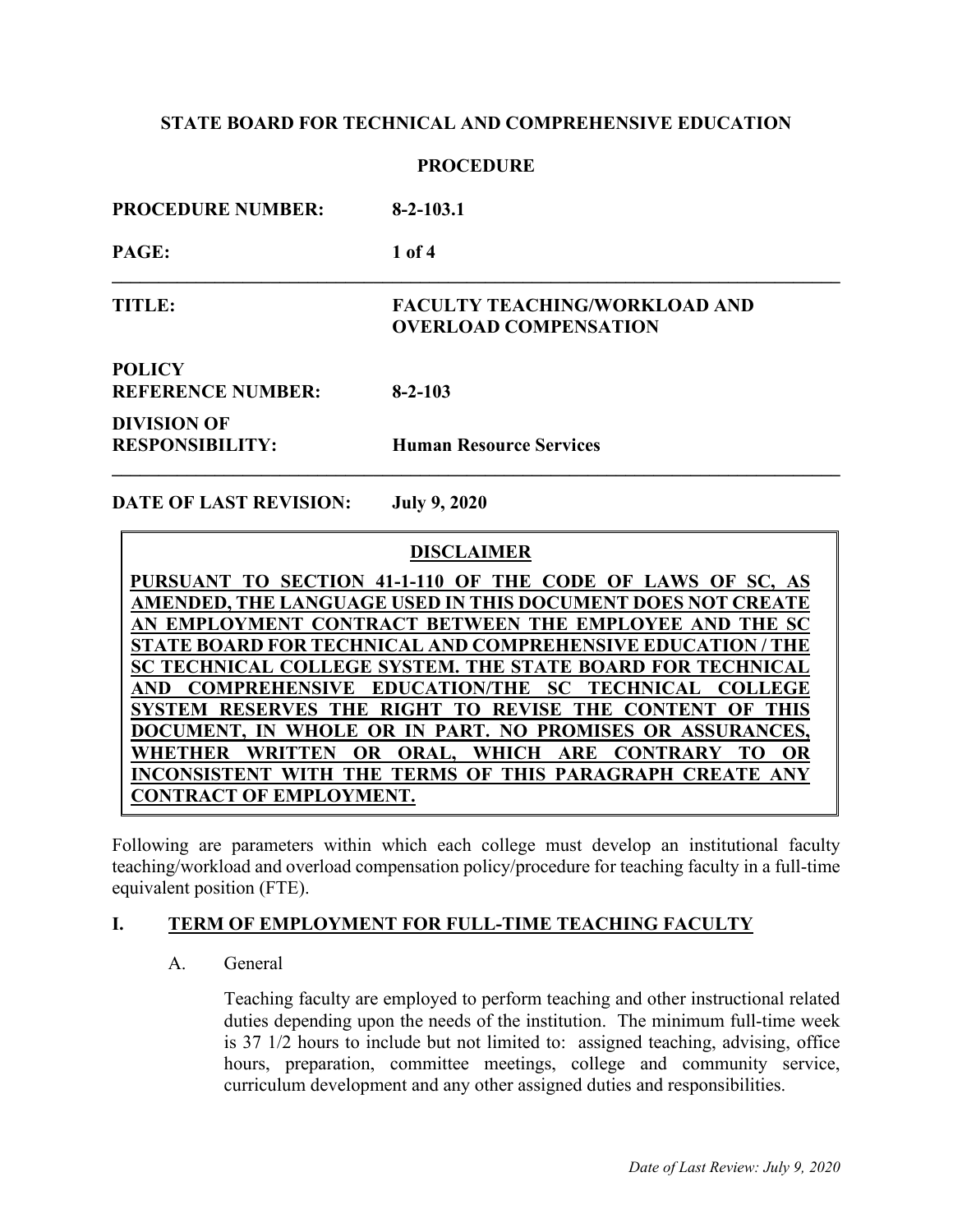#### **PROCEDURE**

**\_\_\_\_\_\_\_\_\_\_\_\_\_\_\_\_\_\_\_\_\_\_\_\_\_\_\_\_\_\_\_\_\_\_\_\_\_\_\_\_\_\_\_\_\_\_\_\_\_\_\_\_\_\_\_\_\_\_\_\_\_\_\_\_\_\_\_\_\_\_\_\_\_\_\_\_\_\_**

**PROCEDURE NUMBER: 8-2-103.1**

**PAGE: 2 of 4**

B. Regular Academic Year

Teaching faculty are normally employed for 39-weeks (nine-months) encompassing the Fall and Spring Semesters.

C. Summer Session(s)

Teaching faculty may be considered for supplemental employment opportunities during the summer. Supplemental employment opportunities may be for periods up to thirteen (13) weeks beyond the normal thirty-nine (39) week employment period. Compensation may be up to 1/39 of the thirty-nine (39) week salary for each full week worked or on an hourly basis for hours worked. If compensation is on an hourly basis, the rate will be based upon the individual faculty member's base pay and regular weekly hours (Annual Equivalent Salary divided by 2080) or the college's pay plan for temporary/adjunct faculty. Teaching faculty who work outside their base period of thirty-nine weeks (nine-months) of employment, are not considered to be working in a dual employment arrangement, but are instead considered to be on summer employment.

# **II. TEACHING ASSIGNMENTS**

Teaching faculty may be assigned to teach credit or non-credit courses in their area of expertise as part of their primary teaching load. Such courses may be assigned to be taught during the day and/or evening hours, at on campus or off campus locations, or any combination thereof, and through alternate delivery methods. Teaching faculty are employees of the college and may be assigned to any campus/site within the college's service area depending upon the business needs of the college.

# **III. TEACHING LOADS**

- A. Each semester shall normally consist of 16 weeks for instruction. The desirable teaching load shall be 15 to 18 semester credit hours or 20 to 24 instructor classroom/lab contact hours.
- B. The desirable teaching load for the full summer session (as defined in Section I.C.) shall be proportional to the college's full-time teaching load for a semester. Those colleges that schedule summer mini-terms shall prorate normal faculty teaching loads accordingly.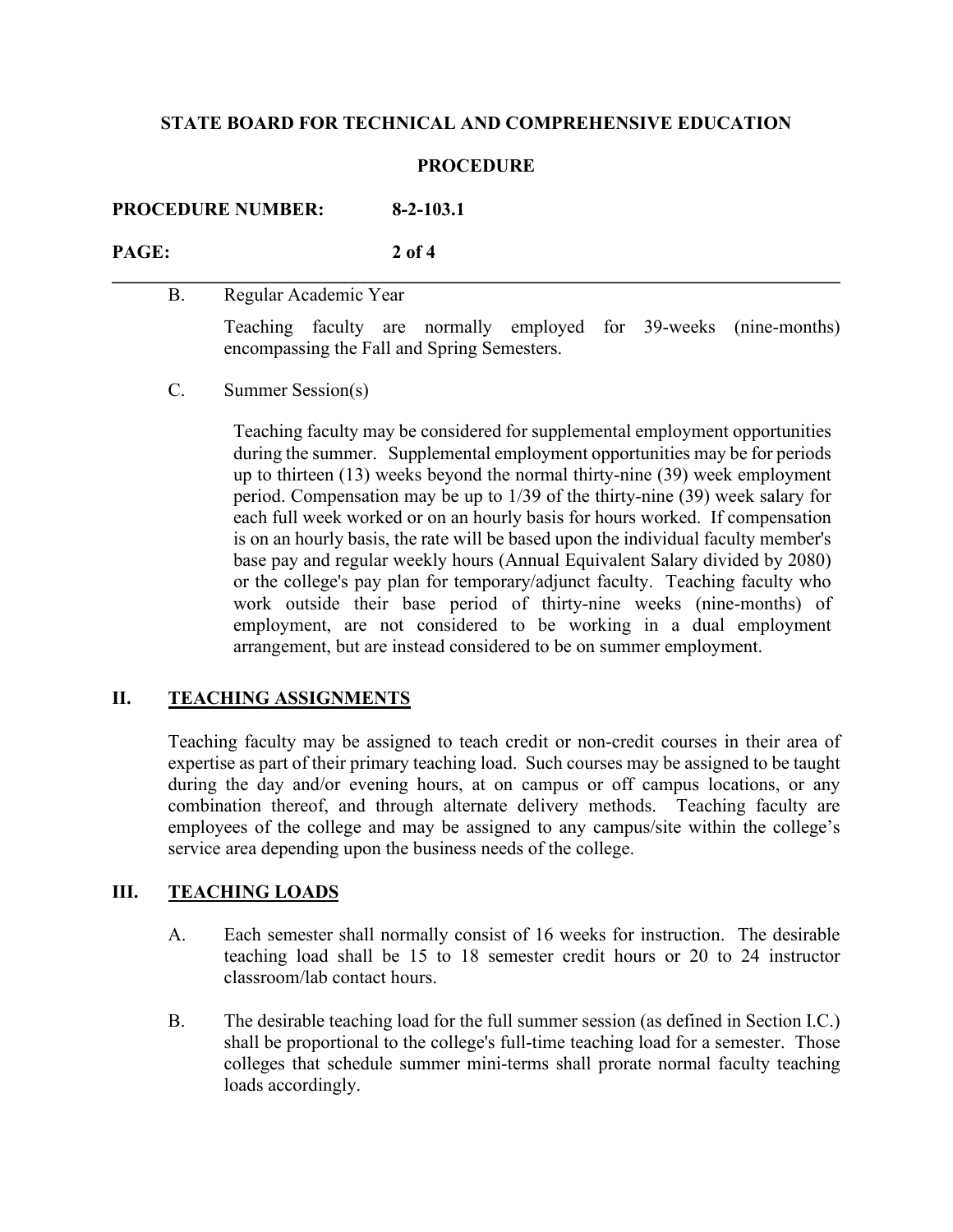#### **PROCEDURE**

**PROCEDURE NUMBER: 8-2-103.1**

#### **PAGE: 3 of 4**

| C. |          | In assigning teaching loads and determining overload compensation, consideration<br>should be given to the following productivity factors: |  |
|----|----------|--------------------------------------------------------------------------------------------------------------------------------------------|--|
|    | 2.<br>3. | types of classes (lecture/shop/laboratory/clinic/alternate delivery methods);<br>number and type of preparations;<br>section size;         |  |
|    | 4.       | time and location of the classes;<br>budgetary considerations; and                                                                         |  |

6. other documented and consistently administered/ approved considerations (individual college procedures must specify).

Exceptions to the college policy/procedure for faculty teaching/workload and overload compensation must be explained and documented.

- D. The teaching load for Department Heads and Division Chairpersons/Division Deans may be reduced to provide time for the performance of the administrative duties and responsibilities normally associated with the specific job assignment. (See 8-2-102.1) Department Heads and Division Chairpersons/Division Deans with a reduced teaching load normally are not eligible for teaching overload compensation; however, extenuating circumstances may warrant overload compensation. Such extenuating circumstances will be determined on a case by case basis.
- E. When supervision of cooperative education programs, clinical learning experiences, or other non-traditional instructional programs are assigned, teaching faculty shall not normally be scheduled for more than a total of 40 hours of work per week to include scheduled instructional class periods, required counseling, required clinical preparation time, and assigned supervisory responsibilities.

# **IV. OTHER ASSIGNED DUTIES AND RESPONSIBILITIES**

Teaching faculty are required to post and maintain a minimum of eight office hours per week to advise students and to assist students with their course work. In addition to these hours, teaching faculty are responsible for curriculum development, committee assignments, and other instructional related duties as assigned.